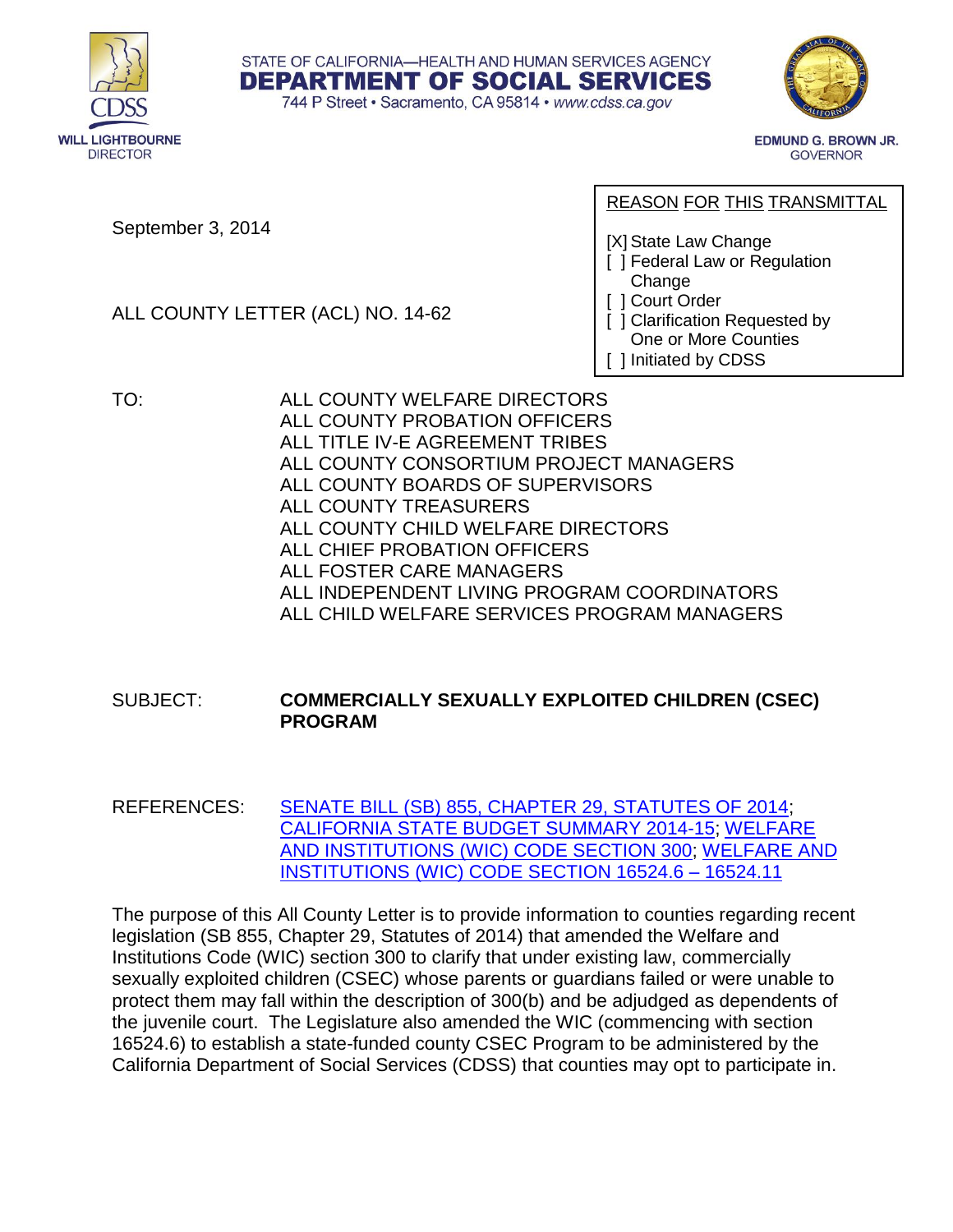ACL 14-62 Page Two

The 2014-15 Budget Act appropriated \$5 million State General Fund (SGF) for Fiscal Year (FY) 2014-15 for the CSEC Program. This letter outlines activities related to FY 2014-15.

In order to implement the training provisions of WIC section 16524.7(a)(3)(B), the CDSS will spend \$1.75 million to provide statewide training for county child workers and out-ofhome caregivers. Training programs will begin to roll-out in October 2014, and will cover awareness and identification of children who are commercially sexually exploited, or who are at risk of being commercially sexually exploited. Trainings will be made available throughout the state and be provided by a variety of contractors, such as the Regional Training Academies and community colleges. Training partners will utilize a range of curricula and modalities to reach many training populations.

An additional \$750,000 is also provided for the training of foster youth to help them recognize and avoid commercial sexual exploitation. The statute permits counties to target training to foster youth who are at risk of commercial sexual exploitation [see WIC section 16524.7(a)(4)(A)]. This funding will be allocated to counties who elect to participate in the CSEC Program, and will be based on the number of youth in care ten years of age or older as projected by the Department of Finance as of January 2013.

The remaining \$2.5 million for FY 2014-15 will be allocated to participating counties for protocol development and capacity building for services to commercially sexually exploited children. This funding will be allocated to counties based on the population aged zero to 20 in each participating county. Allowable CSEC Program funded activities are detailed in WIC section 16524.7(a)(2), WIC section 16524.7(a)(3), and WIC section 16524.7(a)(4). These activities include CSEC Program implementation expenditures and training or services related to victims of commercial sexual exploitation.

The CDSS will release County Fiscal Letters (CFLs) following this ACL with detailed CSEC Program fund allocation information and claiming instructions for counties. For FY 2014-15, any county that claims reimbursement for activities under the CSEC Program will be considered opted into the CSEC Program for FY 2014-15. Opting in for FY 2014-15 does not infer a county is opting in for FY 2015-16; separate instructions will be provided by CDSS in January 2015 regarding how counties who choose to opt in for FY 2015-16 may do so.

The FY 2014-15 allocation CFL will include funding to all participating counties to support the development of local protocols to serve children who are commercially sexually exploited. Pursuant to WIC section 16524.8, the development of local protocols is a condition of receiving funds under the CSEC Program. It is expected that by FY 2015-16, and annually thereafter, all participating counties will have an interagency protocol pursuant to WIC section 16524.8 to serve commercially sexually exploited children. This protocol must be developed by a team led by representatives of the county human